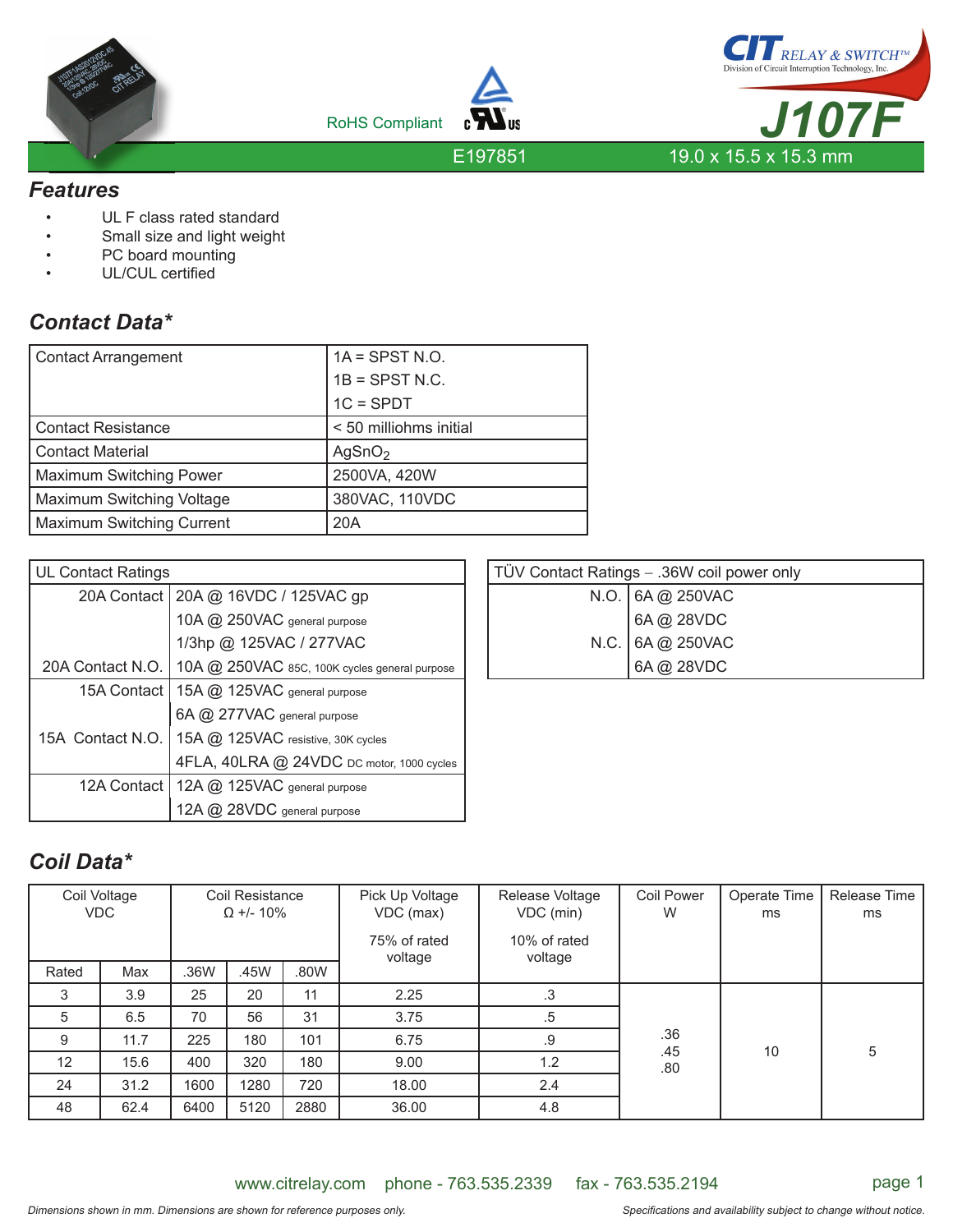

## *General Data\**

| Electrical Life @ rated load         | 100K cycles, average                                  |  |  |
|--------------------------------------|-------------------------------------------------------|--|--|
| Mechanical Life                      | 10M cycles, average                                   |  |  |
| <b>Insulation Resistance</b>         | 100M Ω min. @ 500VDC initial                          |  |  |
| Dielectric Strength, Coil to Contact | 1500V rms min. @ sea level initial                    |  |  |
| <b>Contact to Contact</b>            | 750V rms min. @ sea level initial                     |  |  |
| <b>Shock Resistance</b>              | 100m/s <sup>2</sup> for 11 ms                         |  |  |
| <b>Vibration Resistance</b>          | 1.50mm double amplitude 10~40Hz                       |  |  |
| <b>Operating Temperature</b>         | -55 $\mathrm{^{\circ}C}$ to +125 $\mathrm{^{\circ}C}$ |  |  |
| Storage Temperature                  | -55 $\mathrm{^{\circ}C}$ to +155 $\mathrm{^{\circ}C}$ |  |  |
| Solderability                        | $260^{\circ}$ C for 5 s                               |  |  |
| Weight                               | 9.5g                                                  |  |  |

*\* Values can change due to the switching frequency, desired re-liability levels, environmental conditions and in-rush load levels. It is recommended to test actual load conditions for the application. It is the user's responsibility to determine the performance suit*ability for their specific application. The use of any coil voltage *less than the rated coil voltage may compromise the operation of the relay.*

## *Ordering Information*

| 1. Series                                                                                                | <b>J107F</b> | 1C | S | 12 | 12VDC | .36 |
|----------------------------------------------------------------------------------------------------------|--------------|----|---|----|-------|-----|
| <b>J107F</b>                                                                                             |              |    |   |    |       |     |
| 2. Contact Arrangement<br>$1A =$ SPST N.O.<br>$1B =$ SPST N.C.<br>$1C = SPDT$                            |              |    |   |    |       |     |
| 3. Sealing Option<br>$S = S$ ealed                                                                       |              |    |   |    |       |     |
| 4. Contact Rating<br>$12 = 12A$<br>$15 = 15A$<br>20 = 20A (20Amp available in .45 or .80 watt coil only) |              |    |   |    |       |     |
| 5. Coil Voltage<br>3VDC<br>5VDC<br>9VDC<br>12VDC<br>24VDC<br>48VDC                                       |              |    |   |    |       |     |
| 6. Coil Power<br>$.36 = .36W$<br>$.45 = .45W$<br>$.80 = .80W$                                            |              |    |   |    |       |     |

www.citrelay.com phone - 763.535.2339 fax - 763.535.2194

page 2